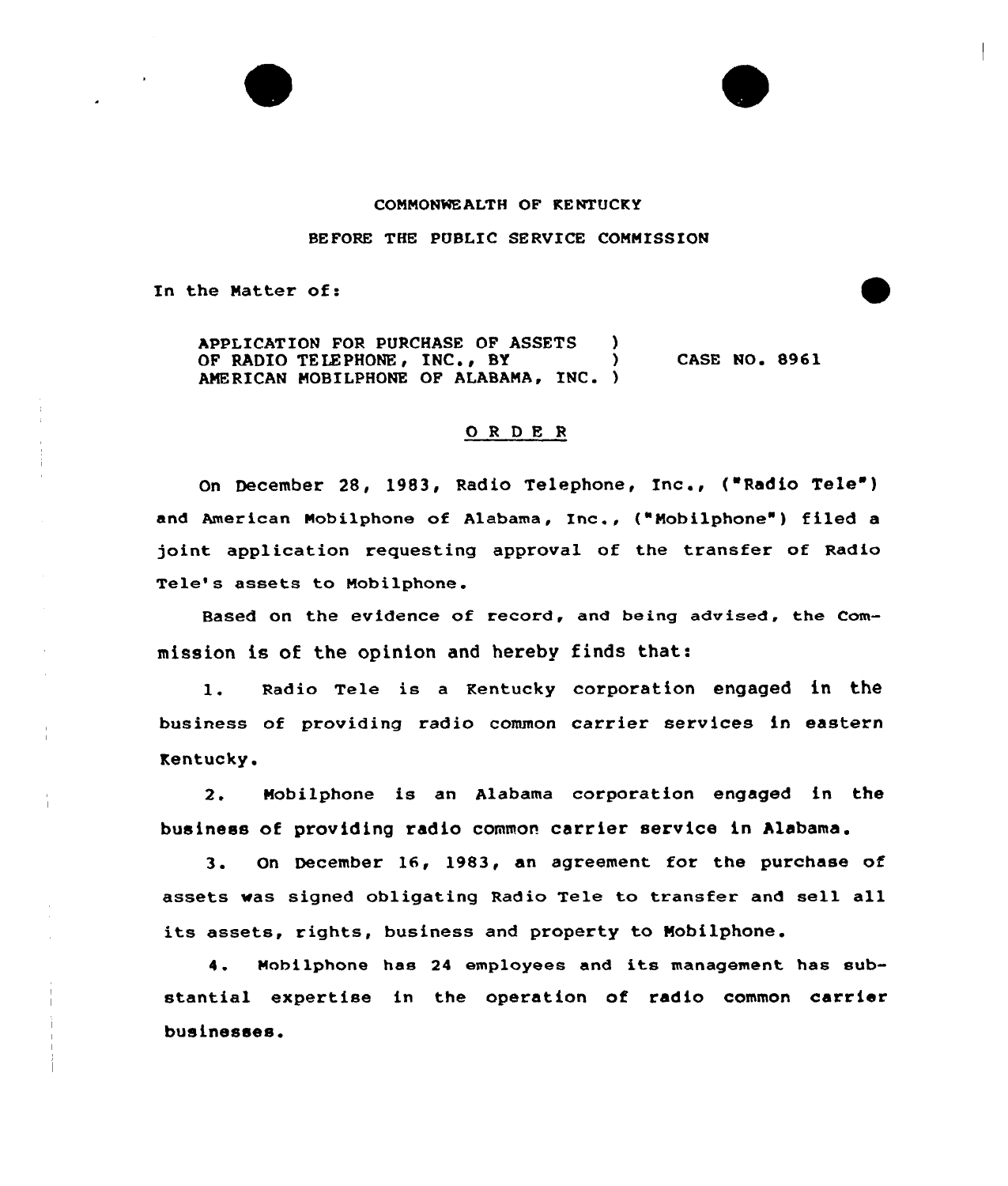5. Mobilphone intends to retain Radio Tele's existing employees and the owner of Radio Tele will remain as general manager in Kentucky.

6. Nobilphone plans to expand the operation in Kentucky to include state-of-the-art services such as digital, numeric and alpha-numeric pagers.

7. Radio Tele should file <sup>a</sup> <sup>1984</sup> Annual Report covering January 1, 1984, through the date of transfer.

IT IS THEREFORE ORDERED that the transfer of assets by Radio Tele to Mobilphone be and it hereby is approved.

IT Is FURTHER ORDERED that within <sup>5</sup> days subsequent to the transfer of assets, Mobilphone shall file <sup>a</sup> notice with the Commission setting forth the date of transfer.

IS IS FURTHER ORDERED that upon transfer of assets Nobilphone shall file <sup>a</sup> notice of adoption of tariffs and within 10 days issue and file tariffs in its own name pursuant to 807 KAR 5:011 Section 10.

IT IS FURTHER ORDERED that within 30 days subsequent to the transfer Radio Tele shall file a 1984 Annual Report.